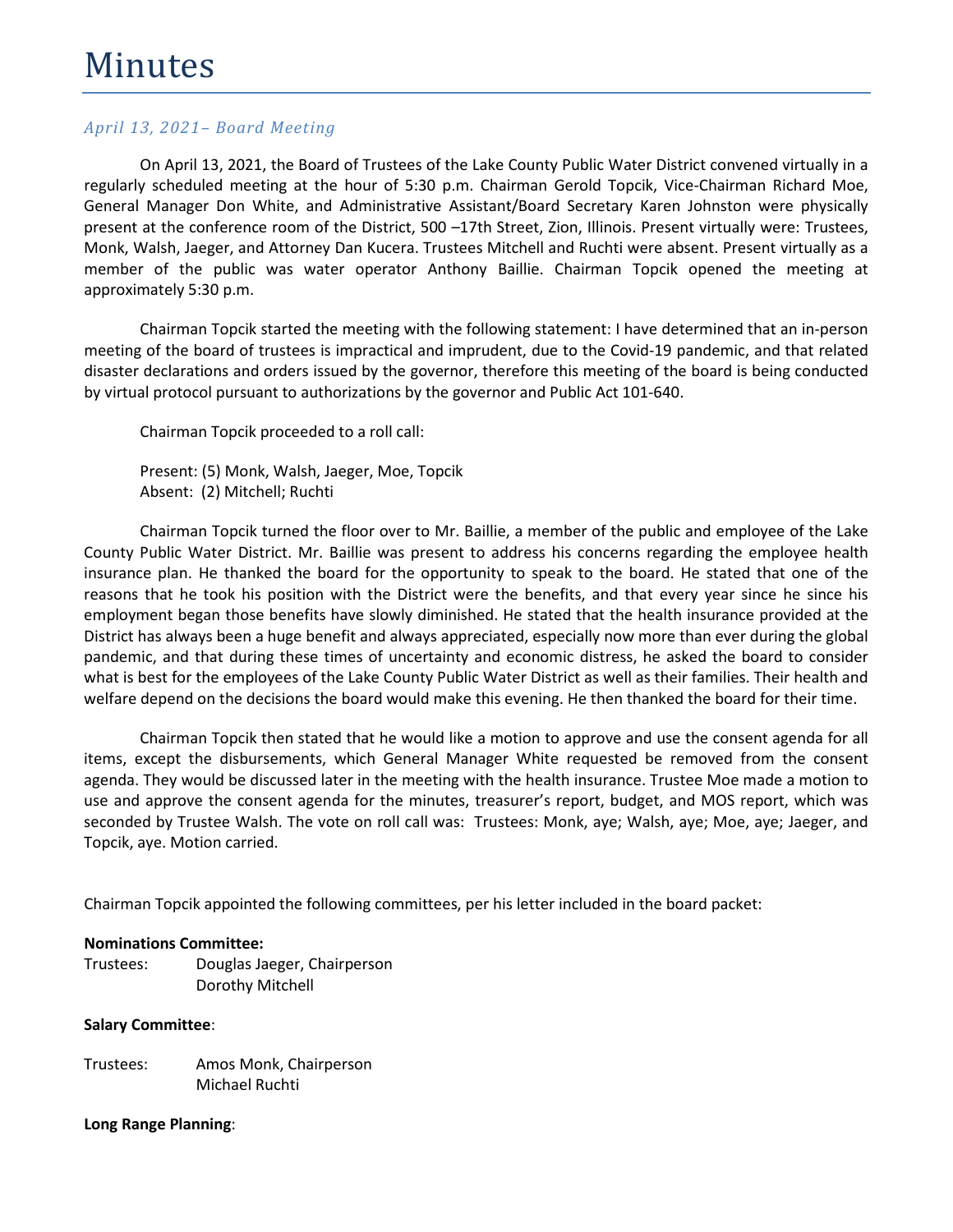# Minutes

#### *April 13, 2021– Board Meeting*

Trustees: Richard Moe, Chairperson Patrick Walsh

## UNFINISHED BUSINESS

- *Filter Underdrain Replacement–* General Manager White stated the District received the construction permit on Tuesday April 6. However, there are some questions on the submittals that need to be cleared up before the submittals are finalized. He indicated that Tom Foley would approve the underdrain system and filter media contingent on the submittal of the pressure transducers. This is so that Boller can attempt to get Leopold to complete one cell to see how it performs before tearing out all the cells. Discussion of this subject followed.
- *End of Year Projections for availability & R&R charges, and update on Facilities Cost Estimate* –General Manager White stated that this item was a somewhat of rehash of the past two months. He reminded the board that these are all estimates, but felt that the numbers were relatively close. He reviewed the various charts, and explained the process to develop the figures. He reminded the board that the costs for the underdrains would be spread out over five years. At this time, it is difficult to estimate the R&R charges to include this project, as it has not been completed. He has discussed this with the auditor to see how they will be handling the calculation of those costs in the R&R figure. Discussion of this subject followed.
- ♦ *Estimated refund and estimated water rate for FY2022* – General Manager White included charts for the estimated projected refund, and the estimated water rate. He stated that the current estimate is an increase due to increased costs, increased water sales, and increased depreciation. He discussed those items. He further stated that his estimated water rate would be an increase of approximately 4.3 cents. He read the numbers applicable to each of the customers. Discussion of this subject followed.
- *Draft Budget* General Manager White again presented the budget line items, along with the draft budget numbers. He reminded the board that the budget needed to be approved at this meeting. He proceeded to review items that had changed from the previous version, and gave his explanation of those changes. Discussion of these subjects followed. Trustee Walsh made a motion to approve the budget as presented, which was seconded by Trustee Jaeger. Chairman Topcik asked if any further discussion was desired. There was none. The vote on roll call was: Trustees Monk, aye; Walsh, aye; Moe, aye; Jaeger, aye; Topcik, aye. Motion carried.
- ♦ *Approval of Health Insurance for Fiscal Year 2022* – General Manager White read his memo, which outlined the differences between the BCBS and the UHC programs. He informed the board that while the UHC program was less expensive to the District, it would place a heavy burden on several of the employees. The UHC program did not include all the physicians that the employees utilized. This was significant as one employee was still under the care of an oncologist. In addition, the prescription coverage was prohibitive. One prescription alone for one employee, should UHC not approve it would cost that employee over \$15,000 annually. In addition, the copayments for specialist coverage would double. General Manager White hoped that based on this information the board would be able to make a decision.

Chairman Topcik asked the board to take a few minutes to read and review the information that had been provided, and then asked each trustee to state their opinion. The trustees all made comments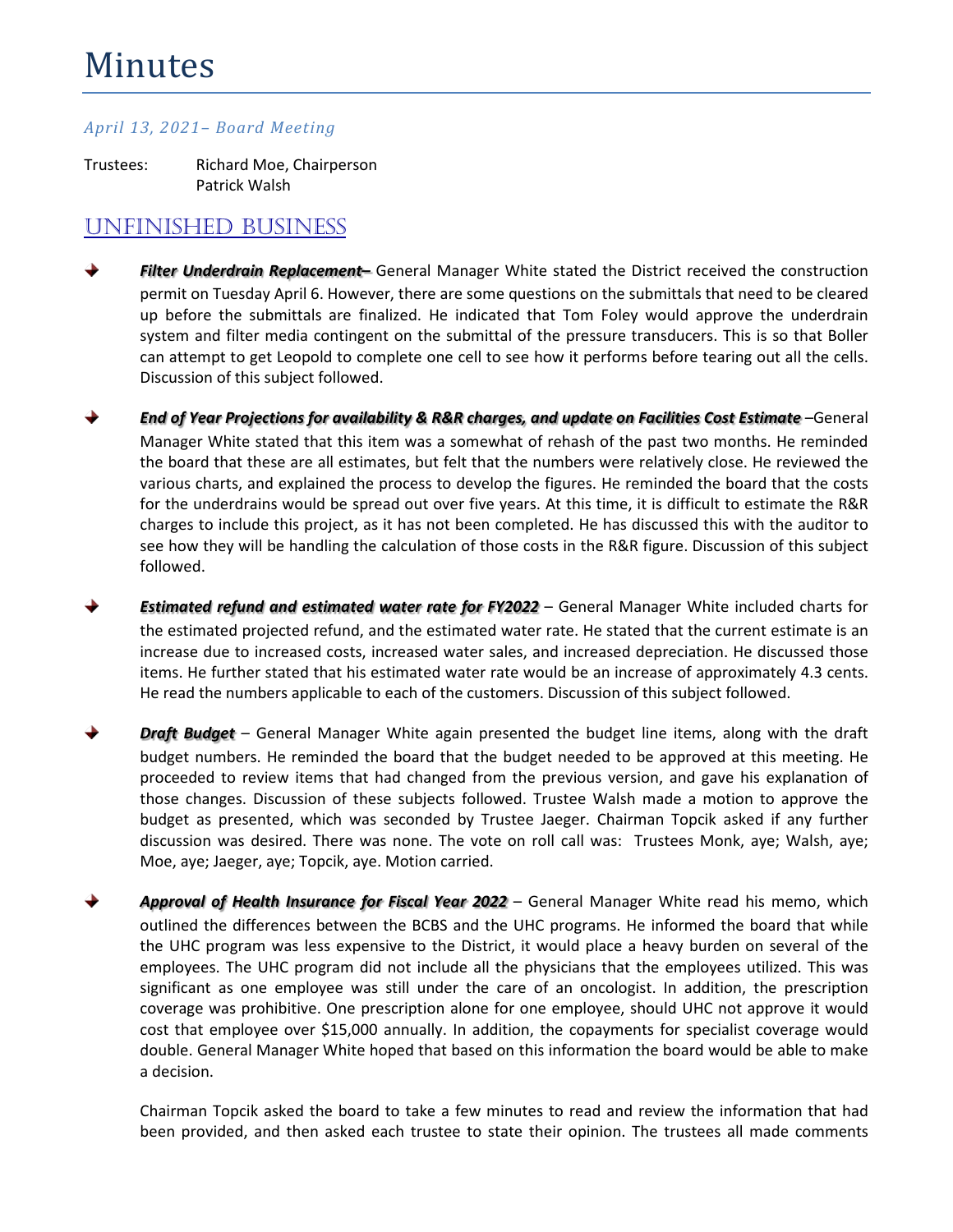indicating that in spite of a lower cost to the District, they felt they did not want to burden the employees with such extreme changes in coverages and costs. Trustee Jaeger made a motion to approve the BCBS health insurance program, which was seconded by Trustee Walsh. Chairman Topcik asked if any further discussion was desired. There was none. The vote on roll call was: Trustees Monk, aye; Walsh, aye; Moe, aye; Jaeger, aye; Topcik, aye. Motion carried.

Chairman Topcik reminded the board that the disbursements now needed to be approved. In addition, the North Shore Reclamation District bill would cause the budget amount to exceed the annual budget. Trustee Walsh made a motion to approve the disbursements with the BCBS bill included, and the North Shore Reclamation District charge, which was seconded by Trustee Monk. Chairman Topcik asked if any further discussion was desired. There was none. The vote on roll call was: Trustees Monk, aye; Walsh, aye; Moe, aye; Jaeger, aye; Topcik, aye. Motion carried.

| $ACCT.$ # | <b>VENDOR NAME</b>                            | <b>DESCRIPTION</b>        | <b>AMOUNT</b><br><b>DUE</b> |
|-----------|-----------------------------------------------|---------------------------|-----------------------------|
| 2920      | <b>FICA Withholding Taxes</b> (EE<br>Portion) | $Mar-21$                  | 2,642.73                    |
| 2921      | <b>Federal Withholding Taxes</b>              | $Mar-21$                  | 3,346.17                    |
| 2922      | IL Department of Revenue                      | Monthly Remittance        | 1,074.68                    |
| 2923      | <b>WI Department of Revenue</b>               | Monthly Remittance        | 537.62                      |
| 2925      | IL Dept. of Employment Security               | $Mar-21$                  | 49.92                       |
| 7205      | <b>FICA Withholding Taxes (ER</b><br>Portion) | $Mar-21$                  | 2,642.73                    |
| 7255      | Correll Co.                                   | $Mar-21$                  | 5,879.87                    |
| 7211      | <b>Commonwealth Edison</b>                    | Electricity - Mar-21      | 72.78                       |
| 7211      | <b>Constellation New Energy</b>               | Electricity - Mar-21      | 13,101.92                   |
| 7212      | No. Shore Reclamation District                | <b>Wastewater Charges</b> | 4,472.18                    |
| 7215      | <b>Eurofins Eaton Analytical</b>              | <b>Sample Testing</b>     | 1,475.00                    |
| 7215      | <b>PDC</b> Laboratories                       | <b>Sample Testing</b>     | 104.00                      |
| 7215      | <b>UPS</b>                                    | Sample Shipping           | 52.20                       |
| 7221      | <b>Hawkins</b>                                | <b>Chlorine Shipment</b>  | 764.00                      |
| 7221      | <b>Usalco</b>                                 | <b>Aluminum Sulfate</b>   | 6,254.69                    |
| 7222      | Ace Hardware                                  | Misc. Supplies            | 59.61                       |
| 7222      | Cintas                                        | <b>First Aid Supplies</b> | 61.29                       |
| 7222      | Reinders, Inc.                                | Misc. Supplies            | 125.53                      |

## **OPERATIONS & MAINTENANCE ACCOUNT April, 2021 – Disbursements**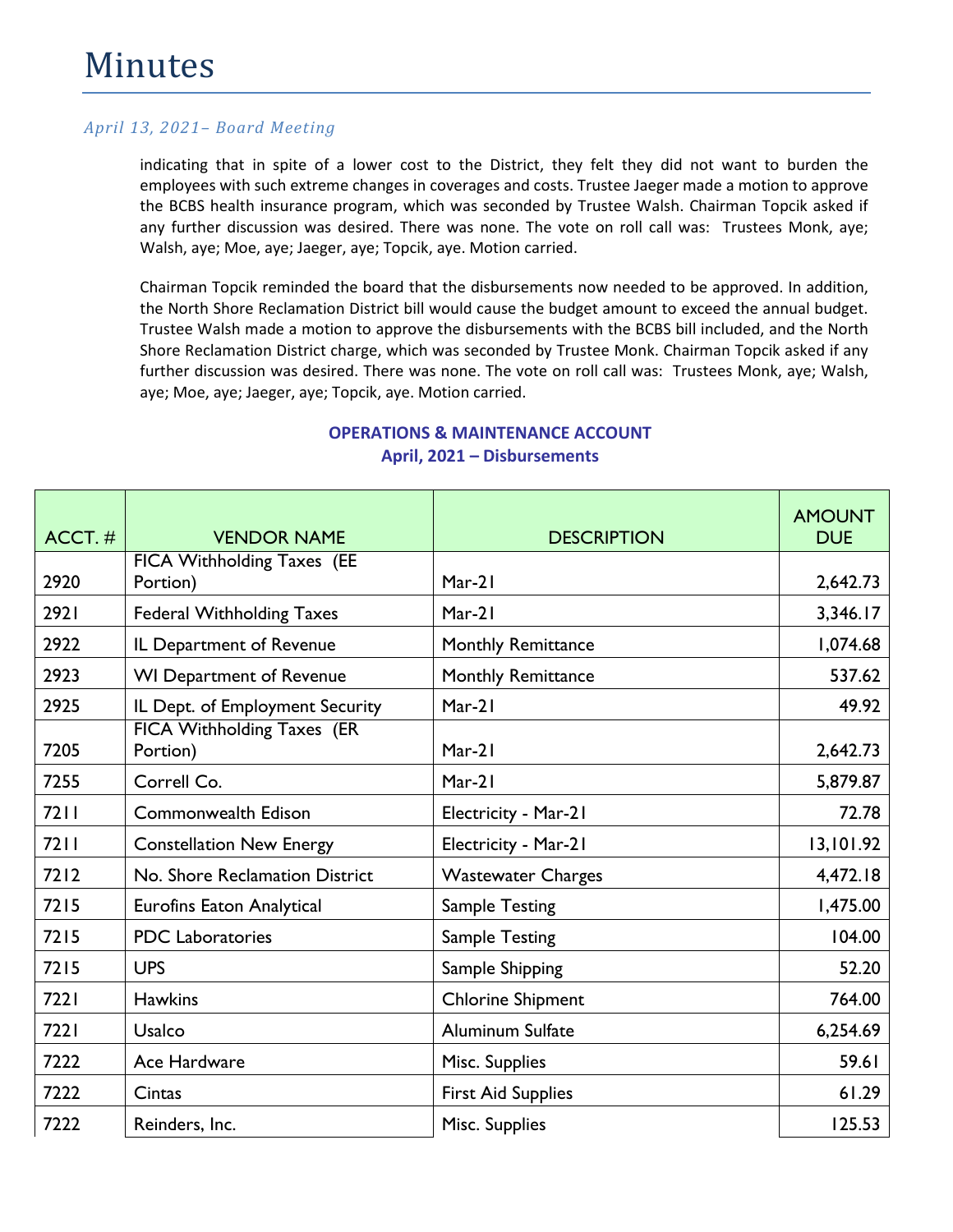| 7223   | <b>Vortex Technologies</b>        | Calibration of meters                         | 850.00   |
|--------|-----------------------------------|-----------------------------------------------|----------|
| 7223   | <b>Zoro Tools</b>                 | Misc. Supplies                                | 108.07   |
| 7225   | Concentric Integration            | Time & Material Support Services              | 192.38   |
| 7225   | Evoqua                            | <b>Maintenance Contract</b>                   | 577.98   |
| 7225   | Hansen Associates, Inc.           | Apr-21 Copier Maintenance                     | 95.00    |
| 7225   | Klean Korners Commercial Cleaning | Janitorial Service Mar-21                     | 500.00   |
| 7231   | DeLage Landen Financial Services  | May-21 Copier Lease                           | 124.12   |
| 7232   | AT&T                              | <b>Telephone Service</b>                      | 1,125.05 |
| 7232   | <b>Verizon Wireless</b>           | Cellular Phone/Data Service                   | 469.28   |
| 7234   | <b>Office Depot</b>               | <b>Office Supplies</b>                        | 92.87    |
| 7235.2 | <b>AARP Medical</b>               | Medical Insurance for Diane Fragassi          | 341.25   |
| 7235.2 | <b>AARP Prescription</b>          | Prescription coverage for Diane Fragassi      | 92.80    |
| 7235.2 | <b>Blue Cross/Blue Shield</b>     | May-21 Health Insurance                       | 8,204.27 |
| 7235.2 | Euclid Managers (Delta Dental)    | May-21 Dental/Vision                          | 488.98   |
| 7235.2 | Principal Insurance               | May-21 Disability/AD&D                        | 599.62   |
| 7237   | <b>Hungerford Technologies</b>    | <b>WebEx Service - Teleconference Meeting</b> | 26.00    |
| 7241   | Hamlin, James                     | Payroll Fees - Mar-21                         | 246.02   |
| 7242   | Kucera, Daniel                    | Legal Services - Mar-21                       | 2,227.50 |

### *FIRST BANKCARD*

| Acct. 7222 | Misc. Supplies                  | 76.02       |
|------------|---------------------------------|-------------|
| Acct. 7223 | Maintenance & Repairs           | 35.99       |
| Acct. 7225 | <b>Maintenance Contract</b>     | 30.25       |
| Acct. 7234 | <b>Office Supplies</b>          | 94.37       |
| Acct. 7236 | Transportation                  | 140.06      |
| Acct. 7238 | <b>Dues/Subscriptions</b>       | 27.72       |
| Acct. 7251 | Miscellaneous                   | $-2.42$     |
|            | <b>Total First Bankcard</b>     | 401.99      |
|            | <b>Grand Total - Operations</b> | \$59,480.10 |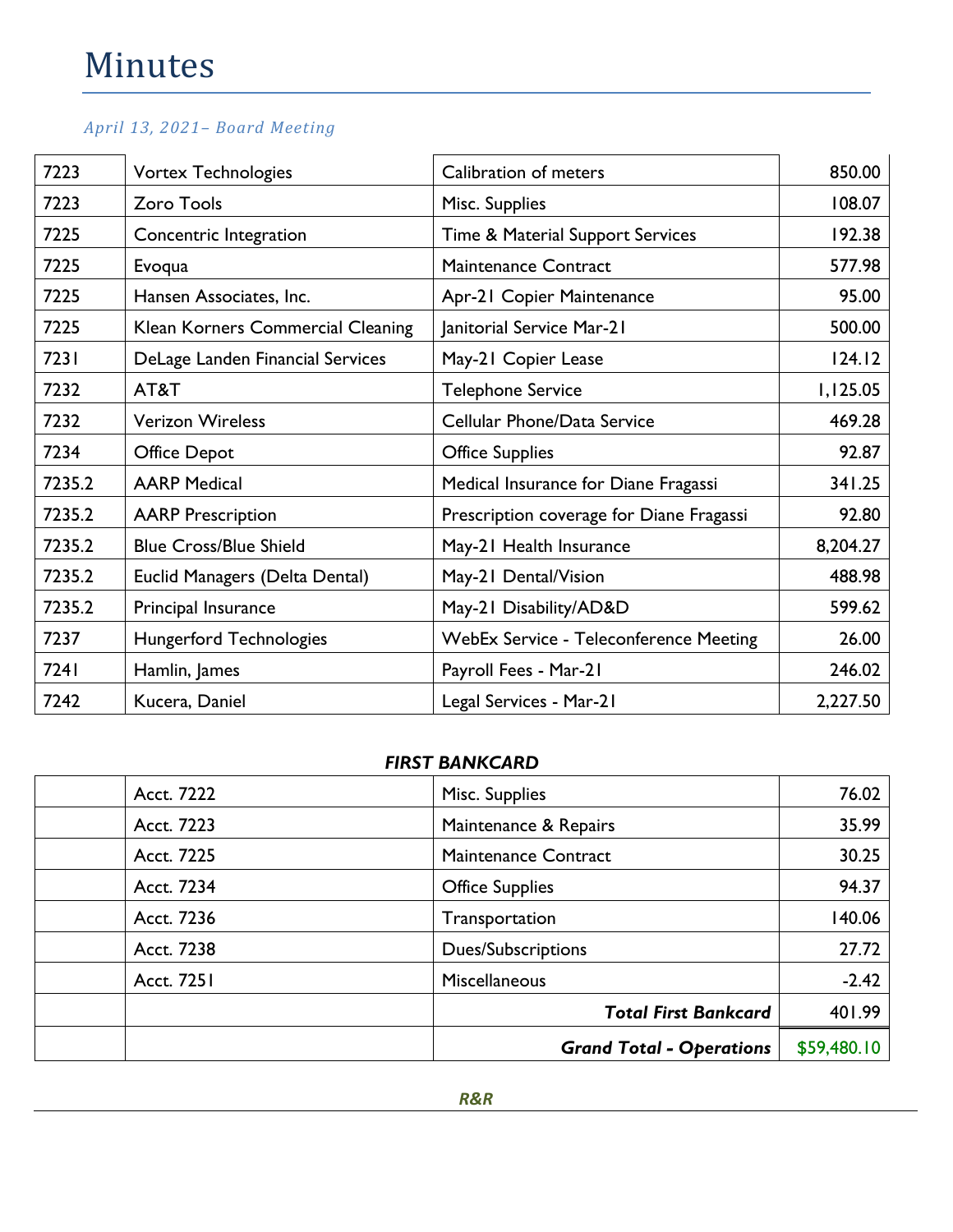| $ACCT.$ # | <b>VENDOR NAME</b>                   | <b>DESCRIPTION</b>                              | <b>AMOUNT</b><br><b>DUE</b> |
|-----------|--------------------------------------|-------------------------------------------------|-----------------------------|
| 7300.03   | Campanella & Sons, Inc.              | Drainage repair & shoreline stabilization       | 128,323.15                  |
| 7299      | <b>Clark Dietz</b>                   | <b>Filter Replacement Project</b>               | 375.00                      |
| 7300.05   | <b>Krause Electrical Contractors</b> | Cable Replacement Project                       | 22,391.00                   |
| 7300.07   | Swaby Manufacturing Co.              | Sump Pump Chemical Feed Building<br>Replacement | 5,590.00                    |
|           |                                      | <b>Grand Total - R&amp;R</b>                    | \$156,679.15                |

Anthony Baillie left the meeting at 6:30 p.m.

Trustee Walsh made a motion to move into executive session to discuss security issues, which was seconded by Trustee Jaeger. Chairman Topcik asked if any further discussion was desired. There was none. The vote on roll call was: Trustees Monk, aye; Walsh, aye; Moe, aye; Jaeger, aye; Topcik, aye. Motion carried.

\* \* \* EXECUTIVE SESSION \* \* \*

# NEW BUSINESS

- *Discussion of AWWA Regulatory Advisory – Fifth Unregulated Contaminant Monitoring Rule Proposed – UCMR5 –* General Manager White attached a document from the AWWA regarding this subject. This is a regulation that is coming down and relates to PFAS that have been receiving close review recently. General Manager White indicated that the costs for sample testing could increase due to this. Discussion of this subject followed.
- **→ Bond Principal & Interest Payment** General Manager White advised the board that the bond principal & interest payment of \$881,584.00 (principal) and \$62,584 (interest) was due on May 1. The payment will be made at the end of April, as the board ordinance requires payment at least three days prior to the due date. He further indicated that the account technician for the State of Illinois had advised that the past due invoices were being processed, and if received by the end of the month, would not require borrowing from the R&R account to make the payment.

# **MISCELLANEOUS**

- *Correll Quarterly Reports –* General Manager White included the quarterly reports from Correll Co. for the board's review and information.
- *News Article – Water Online - U.S. Lawmakers Seek To Strengthen Cybersecurity At Drinking Water Plants* – General Manager White stated that there had been three cyber break ins at water plants in the last six months. The information that he had received was that this was most likely due to disgruntled employees. General Manager White assured the board that the District's firewall has been updated several times and is diligent on this matter.

Chairman Topcik briefly mentioned the status of groundwater and water levels.